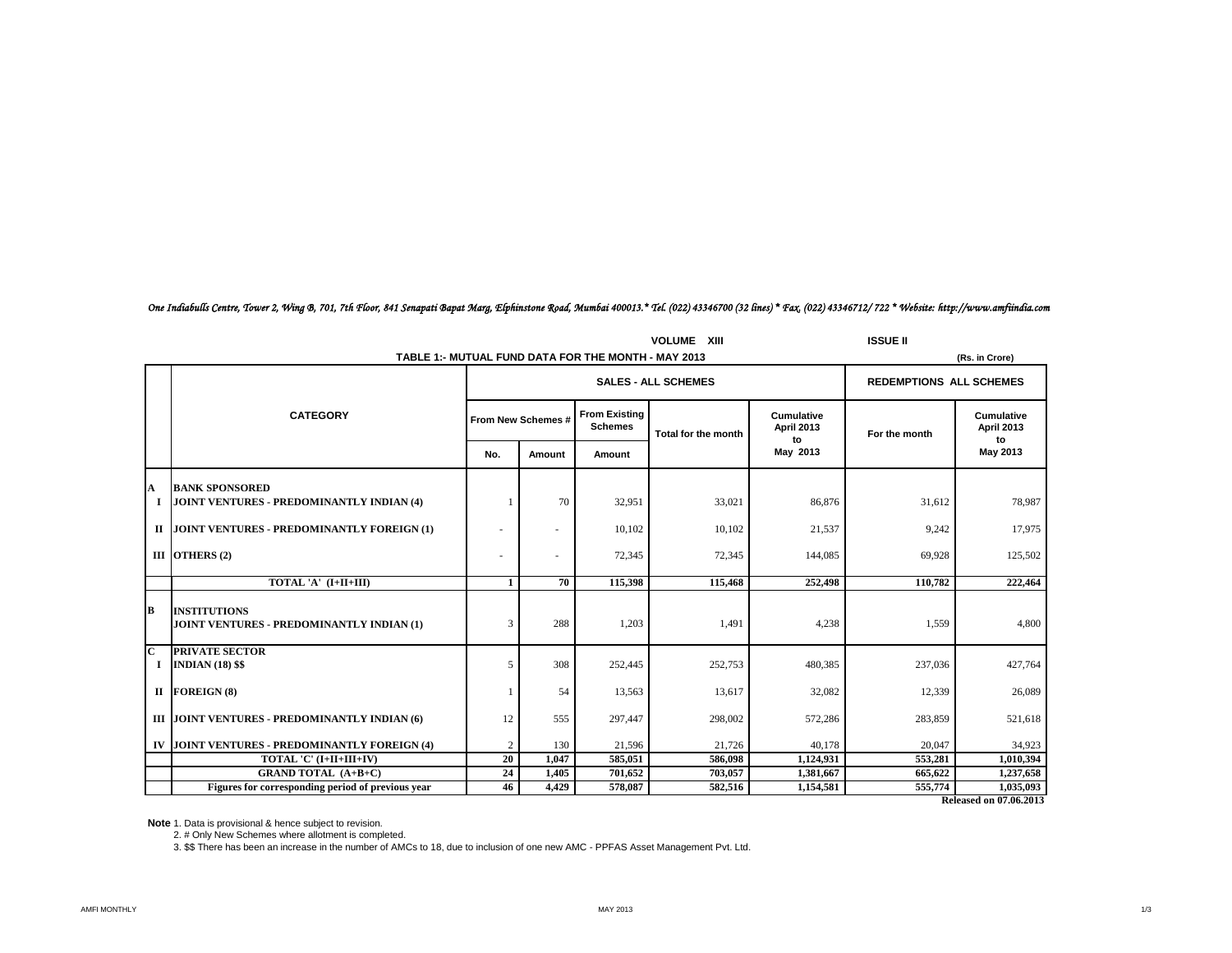#### **TABLE 2:- SALES DURING THE MONTH OF MAY 2013 - TYPE AND CATEGORY WISE 2.1 \*NEW SCHEMES LAUNCHED (ALLOTMENT COMPLETED)**

|                                 | Open End             |                          | <b>Close End</b>         |                          | <b>Interval Fund</b>     |        | <b>TOTAL</b>         |        |
|---------------------------------|----------------------|--------------------------|--------------------------|--------------------------|--------------------------|--------|----------------------|--------|
|                                 | <b>No.of Schemes</b> | Amount                   | <b>No.of Schemes</b>     | Amount                   | <b>No.of Schemes</b>     | Amount | <b>No.of Schemes</b> | Amount |
| <b>INCOME</b>                   |                      |                          | 22                       | 1,259                    | $\overline{\phantom{0}}$ |        | 22                   | 1,259  |
| <b>IEQUITY</b>                  |                      | 146                      |                          |                          |                          |        |                      | 146    |
| <b>BALANCED</b>                 |                      |                          |                          |                          |                          |        |                      |        |
| <b>LIQUID/MONEY MARKET</b>      |                      |                          |                          |                          |                          |        |                      |        |
| <b>IGILT</b>                    |                      |                          |                          |                          |                          |        |                      |        |
| <b>IELSS - EQUITY</b>           |                      |                          |                          |                          |                          |        |                      |        |
| <b>GOLD ETF</b>                 |                      |                          |                          |                          |                          |        |                      |        |
| <b>OTHER ETFS</b>               |                      |                          |                          |                          |                          |        |                      |        |
| <b>IFUND OF FUNDS INVESTING</b> |                      |                          |                          | $\overline{\phantom{a}}$ |                          |        | -                    |        |
| <b>OVERSEAS</b>                 |                      | $\overline{\phantom{0}}$ | $\overline{\phantom{a}}$ |                          | $\overline{\phantom{a}}$ |        |                      |        |
| <b>TOTAL</b>                    |                      | 146                      | 22                       | 1,259                    |                          |        | 24                   | 1,405  |

#### **\*NEW SCHEMES LAUNCHED :**

| <b>IOPEN END EQUITY:</b>   | Motilal Oswal MOSt Focused 25 Fund and PPFAS Long Term Value Fund                                                                                                                                                                                                                                                                                                                                                                                                                                                                                                                                                                                                                                                                                                                                                                                                                          |
|----------------------------|--------------------------------------------------------------------------------------------------------------------------------------------------------------------------------------------------------------------------------------------------------------------------------------------------------------------------------------------------------------------------------------------------------------------------------------------------------------------------------------------------------------------------------------------------------------------------------------------------------------------------------------------------------------------------------------------------------------------------------------------------------------------------------------------------------------------------------------------------------------------------------------------|
| <b>ICLOSE END INCOME :</b> | Birla Sun Life Fixed Term Plan - Series GU, GX and GY, BNP Paribas Capital Protection Oriented Fund Series 1, DSP BlackRock Dual Advantage Fund - Series 15<br>[36M, HDFC FMP 1107D May 2013 (1) - Series 25, 366D May 2013 (1) - Series 26, 366D May 2013 (2) - Series 26 and 370D May 2013 (1) - Series 26, HSBC Capital<br>Protection Oriented Fund, ICICI Prudential Fixed Maturity Plan - Series 67 - 745 Days Plan K, ICICI Prudential Multiple Yield Fund - Series 3 - Plan B, Plan C and<br>Plan D, JPMorgan India Fixed Maturity Plan Series 20, LIC Nomura MF FMP Series 55 - (375 Days), Series 63 - (386 Days) and Series 64 - (729 Days), Reliance Dual<br>Advantage Fixed Tenure Fund - III - Plan B, Reliance Fixed Horizon Fund - XXIII - Series 11, Religare Invesco Fixed Maturity Plan - Series XIX - Plan A (367 Days)<br>and Union KBC Fixed Maturity Plan - Series 7 |

## **2.2 EXISTING SCHEMES**

|                                                    | Open End             |         |                      | <b>Close End</b> |                      | <b>Interval Fund</b> |                      | <b>TOTAL</b> |  |
|----------------------------------------------------|----------------------|---------|----------------------|------------------|----------------------|----------------------|----------------------|--------------|--|
|                                                    | <b>No.of Schemes</b> | Amount  | <b>No.of Schemes</b> | Amount           | <b>No.of Schemes</b> | Amount               | <b>No.of Schemes</b> | Amount       |  |
| <b>INCOME</b>                                      | 237                  | 64.080  | 374                  | 806              | 42                   |                      | 653                  | 64,957       |  |
| <b>IEQUITY</b>                                     | 288                  | 2,946   |                      |                  |                      |                      | 295                  | 2,946        |  |
| <b>BALANCED</b>                                    | 31                   | 289     |                      |                  |                      |                      | 32 <sub>l</sub>      | 289          |  |
| <b>ILIQUID/MONEY MARKET</b>                        | 55                   | 632,046 |                      | ۰                |                      |                      | 55                   | 632,046      |  |
| <b>IGILT</b>                                       | 43                   | 802     |                      | -                |                      |                      | 43                   | 802          |  |
| <b>IELSS - EQUITY</b>                              | 36                   | 131     | 13                   | -                | ۰                    |                      | 49                   | 131          |  |
| <b>GOLD ETF</b>                                    | 14                   | 163     |                      | ۰                | ۰                    |                      | 141                  | 163          |  |
| <b>OTHER ETFS</b>                                  | 23                   | 262     |                      | ۰                | ۰                    |                      | 23 <sub>1</sub>      | 262          |  |
| <b>IFUND OF FUNDS INVESTING</b><br><b>OVERSEAS</b> | 21                   | 56      |                      | ۰                |                      |                      | 21                   | 56           |  |
| <b>TOTAL</b>                                       | 748I                 | 700,775 | 395                  | 806              | 42                   | 71                   | 1185                 | 701,652      |  |

Notes:The change in number of existing schemes is because of the maturity and reclassification of some of the existing schemes.

^ Amount mobilised by new plans launched under existing scheme.

## **2.3 TOTAL OF ALL SCHEMES**

|                                                   | Open End             |         | <b>Close End</b>     |        | <b>Interval Fund</b> |        | <b>TOTAL</b>         |         |
|---------------------------------------------------|----------------------|---------|----------------------|--------|----------------------|--------|----------------------|---------|
|                                                   | <b>No.of Schemes</b> | Amount  | <b>No.of Schemes</b> | Amount | <b>No.of Schemes</b> | Amount | <b>No.of Schemes</b> | Amount  |
| <b>INCOME</b>                                     | 237                  | 64,080  | 396                  | 2,065  | 42                   |        | 675                  | 66,216  |
| <b>IEQUITY</b>                                    | 290                  | 3,092   |                      |        | ۰                    |        | 297                  | 3,092   |
| <b>BALANCED</b>                                   | 31                   | 289     |                      |        |                      |        | 32                   | 289     |
| <b>LIQUID/MONEY MARKET</b>                        | 55                   | 632,046 |                      |        | ۰                    |        | 55                   | 632,046 |
| <b>GILT</b>                                       | 43                   | 802     |                      |        | ۰                    |        | 43                   | 802     |
| <b>IELSS - EQUITY</b>                             | 36                   | 131     | 13                   |        | ۰                    |        | 49                   | 131     |
| <b>GOLD ETF</b>                                   | 14                   | 163     |                      |        |                      |        | 14                   | 163     |
| <b>OTHER ETFS</b>                                 | 23                   | 262     |                      |        |                      |        | 23                   | 262     |
| <b>FUND OF FUNDS INVESTING</b><br><b>OVERSEAS</b> | 21                   | 56      |                      |        |                      |        | 21                   | 56      |
| <b>TOTAL</b>                                      | 750                  | 700,921 | 417                  | 2,065  | 42                   | 71     | 209، ا               | 703,057 |